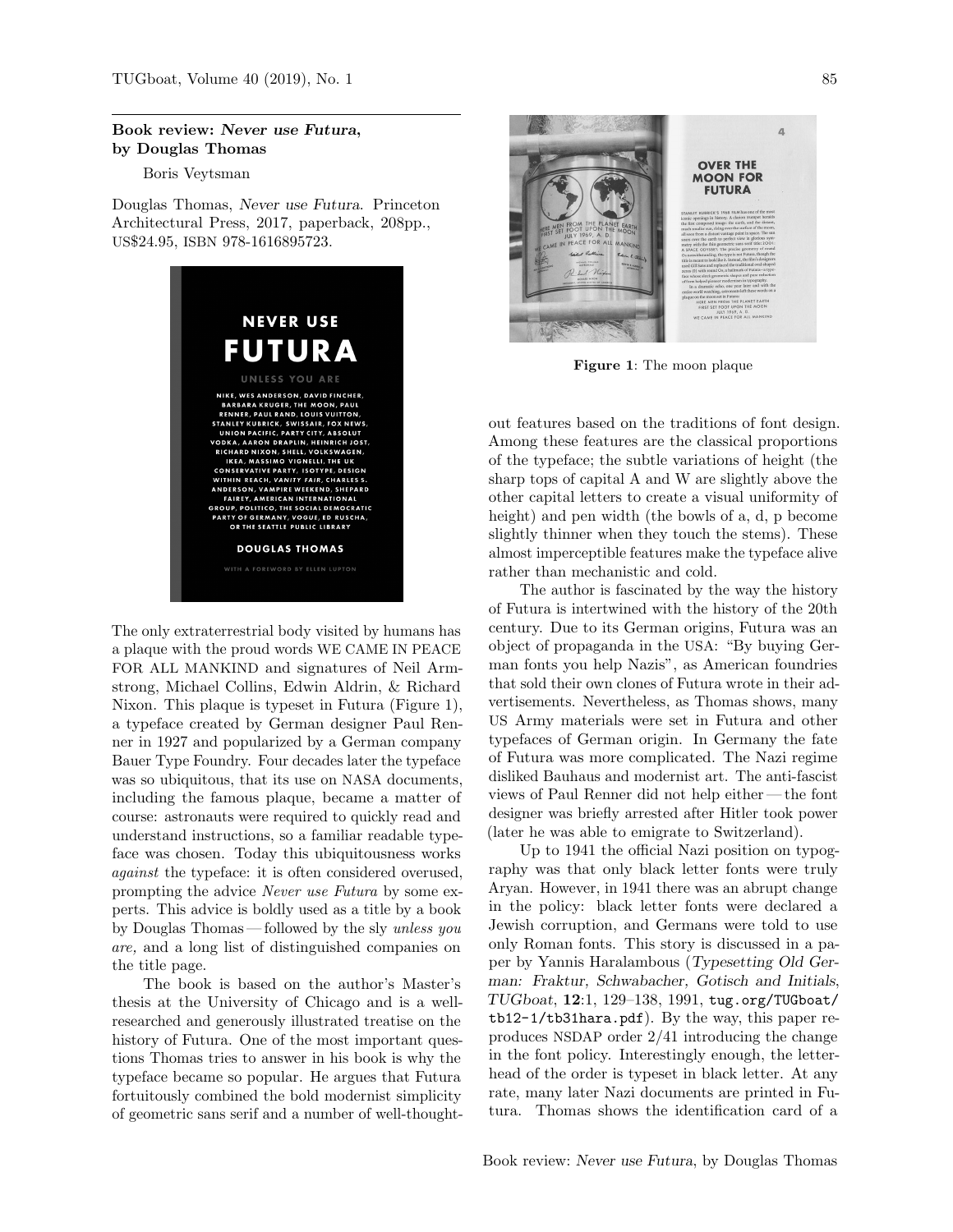

<span id="page-1-0"></span>Figure 2: Futura in electoral politics

ghetto Jew typeset in Futura. Poignantly, several pages later he reproduces the proclamation about the internment of Japanese Americans typeset in the same font.

The general feel of Futura, its combination of modernity and familiarity, made it ideal for electoral copy. At one point almost all electoral materials were typeset in Futura or its clones; see Figure [2.](#page-1-0) In our more sophisticated times, top ticket candidates usually order bespoke typefaces for their campaigns often a version of geometric sans serif. In the 2016 US presidential elections, Hillary Clinton had a custom made typeface Unity based on Sharp Sans, while many Republican candidates used Futura-based fonts (Chris Christie, Marco Rubio, Jeb Bush). Interestingly enough, the campaign of candidate Trump did not make any design choice, so Trump posters in different places used quite different fonts, mostly boldface. While the word TRUMP was most often typeset in Akzidenz-Grotesk Bold Extended, sometimes Microsoft's default Arial was used. The typeface for the phrase "Make America Great Again" on Trump hats is the blandest Times New Roman, "almost an antichoice", writes Thomas.

While the book has many similar sociological anecdotes, it also has many things one expects from a book about fonts, for example, a comparison of different digital versions of Futura (see, for example, the tracing of the letter S in Figure [3\)](#page-1-1). It thor-



<span id="page-1-1"></span>Figure 3: 'S' in several digital versions of Futura

oughly explores Futura's many uses, including art and advertising (Figure [4\)](#page-2-0).

Included in the book is a fascinating photo essay Futura in the wild. An example of Futura in the mall is accompanied with an interesting observation that lighter faces subtly indicate more expensive wares (see Figure [5\)](#page-2-1).

The book has a useful index and expansive end notes with the bibliography, showing its provenance in academic research. It is well designed and competently typeset. The body text is set in a serif font Lyon from Commercial Type. The chapter headings are typeset in Futura ND Bold from Neufville Digital, while captions are in Futura SB-Medium from Scangraphic. The foreword is written by Ellen Lupton, the author of a number of interesting books including Thinking with type. Even the blurbs on the back cover are creative: they are "authored" by various typefaces themselves.

This book is a good addition to any typography lover's library.

Acknowledgment. This review was suggested by Dave Walden, who sent me his copy of the book.

> Boris Veytsman Systems Biology School, George Mason University, Fairfax, VA borisv (at) lk dot net http://borisv.lk.net